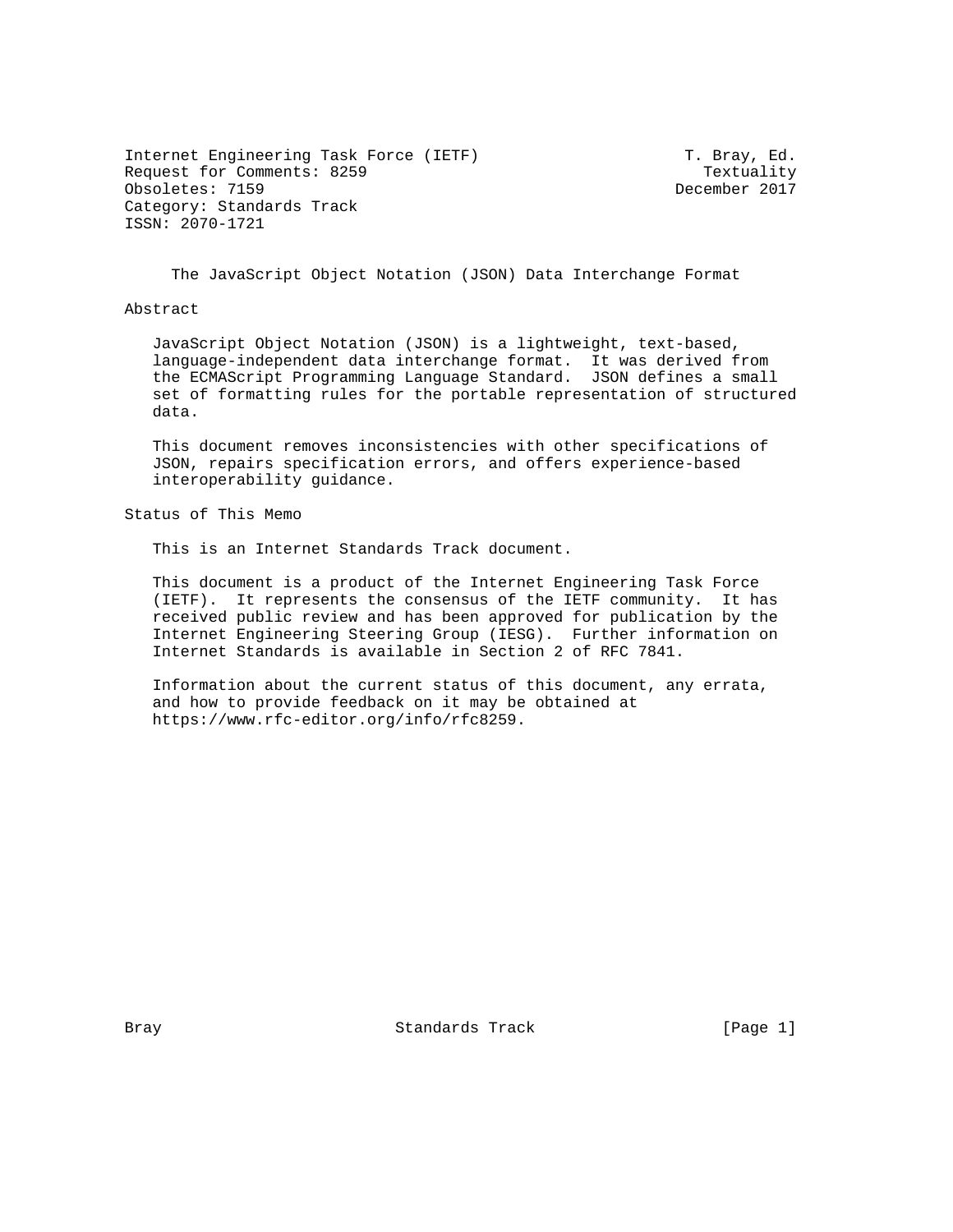Copyright Notice

 Copyright (c) 2017 IETF Trust and the persons identified as the document authors. All rights reserved.

 This document is subject to BCP 78 and the IETF Trust's Legal Provisions Relating to IETF Documents

 (https://trustee.ietf.org/license-info) in effect on the date of publication of this document. Please review these documents carefully, as they describe your rights and restrictions with respect to this document. Code Components extracted from this document must include Simplified BSD License text as described in Section 4.e of the Trust Legal Provisions and are provided without warranty as described in the Simplified BSD License.

 This document may contain material from IETF Documents or IETF Contributions published or made publicly available before November 10, 2008. The person(s) controlling the copyright in some of this material may not have granted the IETF Trust the right to allow modifications of such material outside the IETF Standards Process. Without obtaining an adequate license from the person(s) controlling the copyright in such materials, this document may not be modified outside the IETF Standards Process, and derivative works of it may not be created outside the IETF Standards Process, except to format it for publication as an RFC or to translate it into languages other than English.

Bray Standards Track [Page 2]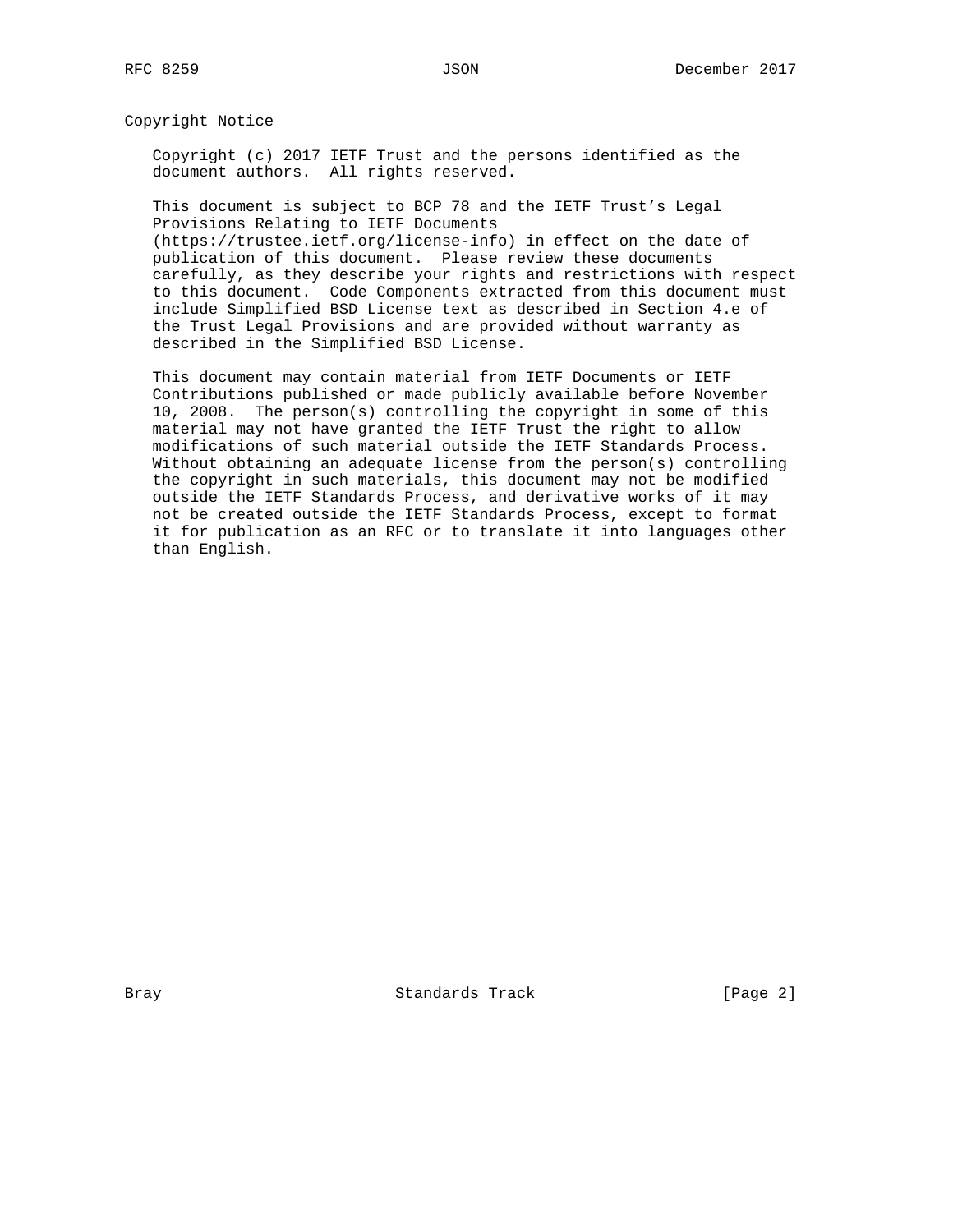Table of Contents

| $\mathbf{1}$<br>Introduction<br><u>. Karl Andrew American American American American American American American American American American American American American American American American American American American American American American American </u> | 3              |
|----------------------------------------------------------------------------------------------------------------------------------------------------------------------------------------------------------------------------------------------------------------------|----------------|
| Conventions Used in This Document<br>$1\quad1$                                                                                                                                                                                                                       | 4              |
| Specifications of JSON<br>1.2.                                                                                                                                                                                                                                       | $\overline{4}$ |
| Introduction to This Revision<br>1.3.                                                                                                                                                                                                                                | 5              |
| 2.<br>JSON Grammar                                                                                                                                                                                                                                                   | 5              |
| $\mathcal{L}$<br>Values                                                                                                                                                                                                                                              | 6              |
| $\overline{4}$                                                                                                                                                                                                                                                       | 6              |
| 5.<br>the contract of the contract of the contract of the contract of the contract of the contract of the contract of the contract of the contract of the contract of the contract of the contract of the contract of the contract o<br>Arravs                       | 7              |
| б.                                                                                                                                                                                                                                                                   | 7              |
| $7$ .                                                                                                                                                                                                                                                                | 8              |
| 8 <sub>1</sub><br>String and Character Issues                                                                                                                                                                                                                        | 9              |
| 8.1.<br>Character Encoding<br>.                                                                                                                                                                                                                                      | $\mathsf{Q}$   |
| 8.2.<br>Unicode Characters<br>.                                                                                                                                                                                                                                      | 10             |
| 8.3.                                                                                                                                                                                                                                                                 | 10             |
| 9                                                                                                                                                                                                                                                                    | 10             |
| 1 N<br>Generators                                                                                                                                                                                                                                                    | 10             |
| 11                                                                                                                                                                                                                                                                   | 11             |
|                                                                                                                                                                                                                                                                      | 12             |
| 13. Examples .<br>$\mathcal{L}^{(1)}$ . The state of the state of the state of the state of the state of the state of the state of the state of the state of the state of the state of the state of the state of the state of the state of the state o               | 12.            |
| 14. References                                                                                                                                                                                                                                                       | 14             |
| Normative References<br>14 1                                                                                                                                                                                                                                         | 14             |
| Informative References<br>14.2.                                                                                                                                                                                                                                      | 14             |
|                                                                                                                                                                                                                                                                      | 16             |
| Contributors                                                                                                                                                                                                                                                         | 16             |
| Author's Address                                                                                                                                                                                                                                                     | 16             |

### 1. Introduction

 JavaScript Object Notation (JSON) is a text format for the serialization of structured data. It is derived from the object literals of JavaScript, as defined in the ECMAScript Programming Language Standard, Third Edition [ECMA-262].

 JSON can represent four primitive types (strings, numbers, booleans, and null) and two structured types (objects and arrays).

 A string is a sequence of zero or more Unicode characters [UNICODE]. Note that this citation references the latest version of Unicode rather than a specific release. It is not expected that future changes in the Unicode specification will impact the syntax of JSON.

 An object is an unordered collection of zero or more name/value pairs, where a name is a string and a value is a string, number, boolean, null, object, or array.

An array is an ordered sequence of zero or more values.

Bray **Bray** Standards Track [Page 3]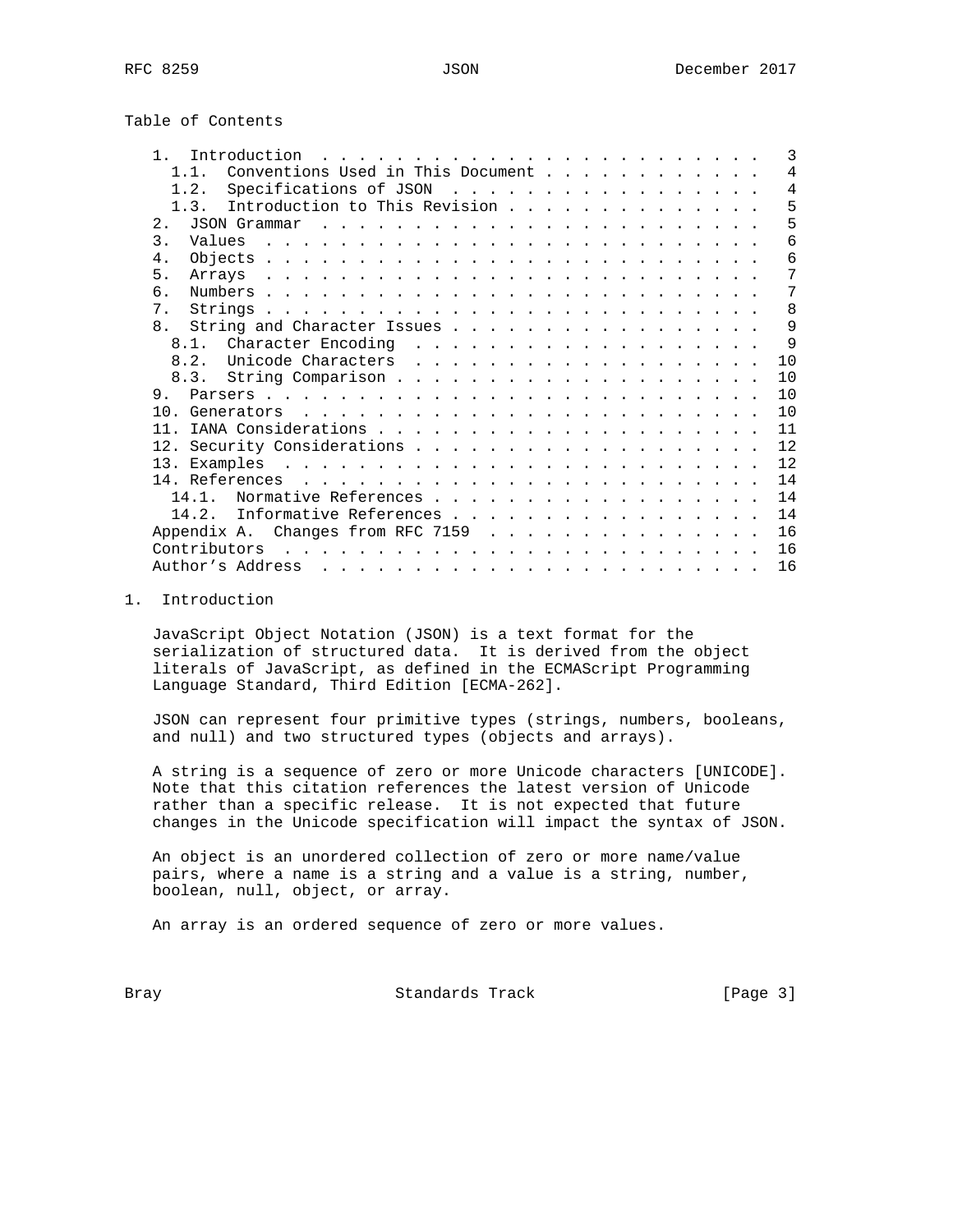The terms "object" and "array" come from the conventions of JavaScript.

 JSON's design goals were for it to be minimal, portable, textual, and a subset of JavaScript.

1.1. Conventions Used in This Document

 The key words "MUST", "MUST NOT", "REQUIRED", "SHALL", "SHALL NOT", "SHOULD", "SHOULD NOT", "RECOMMENDED", "NOT RECOMMENDED", "MAY", and "OPTIONAL" in this document are to be interpreted as described in BCP 14 [RFC2119] [RFC8174] when, and only when, they appear in all capitals, as shown here.

 The grammatical rules in this document are to be interpreted as described in [RFC5234].

1.2. Specifications of JSON

 This document replaces [RFC7159]. [RFC7159] obsoleted [RFC4627], which originally described JSON and registered the media type "application/json".

JSON is also described in [ECMA-404].

 The reference to ECMA-404 in the previous sentence is normative, not with the usual meaning that implementors need to consult it in order to understand this document, but to emphasize that there are no inconsistencies in the definition of the term "JSON text" in any of its specifications. Note, however, that ECMA-404 allows several practices that this specification recommends avoiding in the interests of maximal interoperability.

 The intent is that the grammar is the same between the two documents, although different descriptions are used. If there is a difference found between them, ECMA and the IETF will work together to update both documents.

 If an error is found with either document, the other should be examined to see if it has a similar error; if it does, it should be fixed, if possible.

 If either document is changed in the future, ECMA and the IETF will work together to ensure that the two documents stay aligned through the change.

Bray **Bray** Standards Track [Page 4]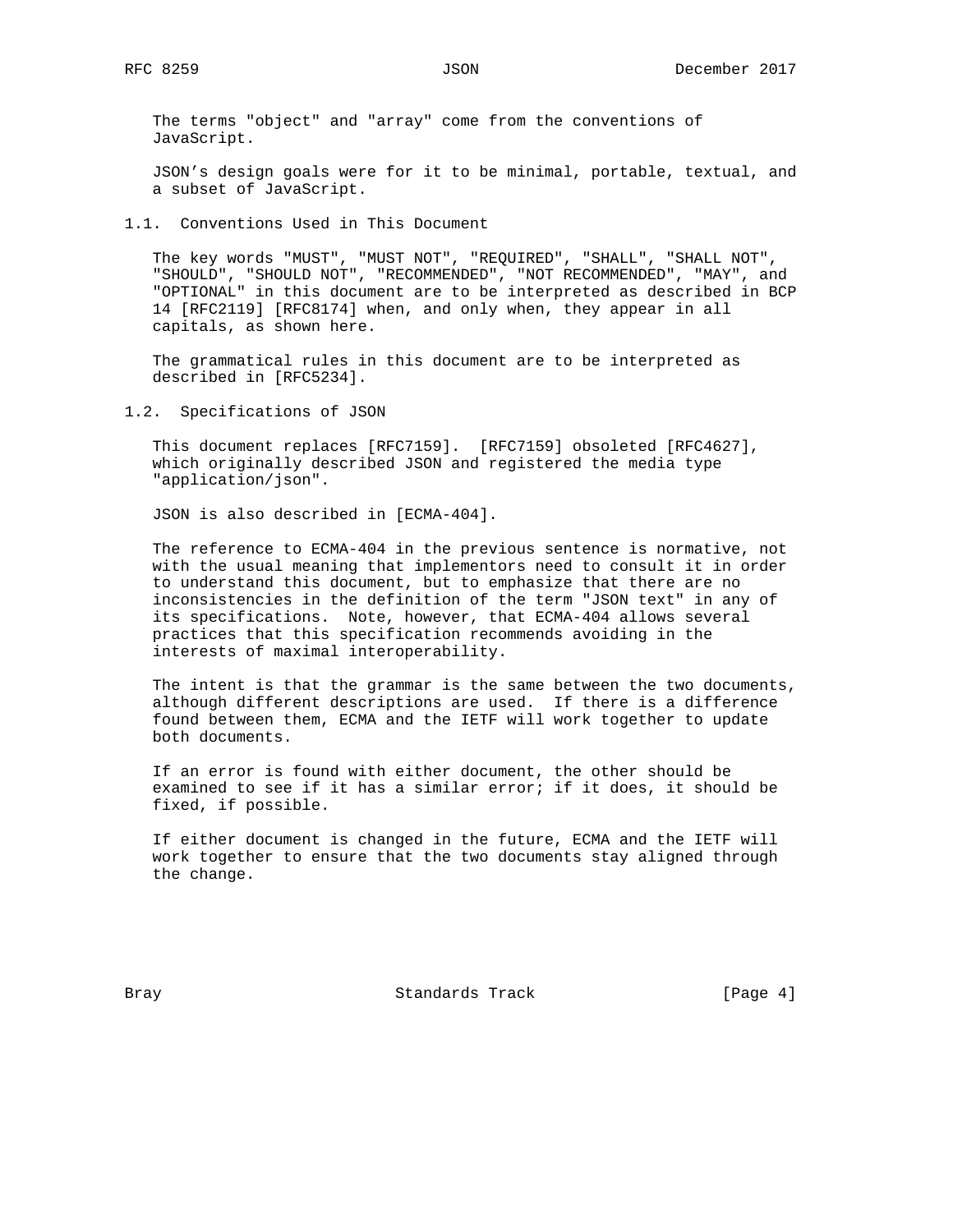# 1.3. Introduction to This Revision

 In the years since the publication of RFC 4627, JSON has found very wide use. This experience has revealed certain patterns that, while allowed by its specifications, have caused interoperability problems.

 Also, a small number of errata have been reported regarding RFC 4627 (see RFC Errata IDs 607 [Err607] and 3607 [Err3607]) and regarding RFC 7159 (see RFC Errata IDs 3915 [Err3915], 4264 [Err4264], 4336 [Err4336], and 4388 [Err4388]).

 This document's goal is to apply the errata, remove inconsistencies with other specifications of JSON, and highlight practices that can lead to interoperability problems.

2. JSON Grammar

 A JSON text is a sequence of tokens. The set of tokens includes six structural characters, strings, numbers, and three literal names.

 A JSON text is a serialized value. Note that certain previous specifications of JSON constrained a JSON text to be an object or an array. Implementations that generate only objects or arrays where a JSON text is called for will be interoperable in the sense that all implementations will accept these as conforming JSON texts.

JSON-text = ws value ws

These are the six structural characters:

| begin-array                                 |  |  |  | = $ws$ %x5B $ws$ ; [ left square bracket |
|---------------------------------------------|--|--|--|------------------------------------------|
| begin-object                                |  |  |  | = ws $x7B$ ws ; { left curly bracket     |
| end-array                                   |  |  |  | $=$ ws $x5D$ ws ; ] right square bracket |
| end-object                                  |  |  |  | = $ws$ %x7D $ws$ ; } right curly bracket |
| name-separator = $ws$ $*x3A$ $ws$ ; : colon |  |  |  |                                          |
| value-separator = $ws$ $*x2C$ ws ; , comma  |  |  |  |                                          |

Bray **Standards Track** [Page 5]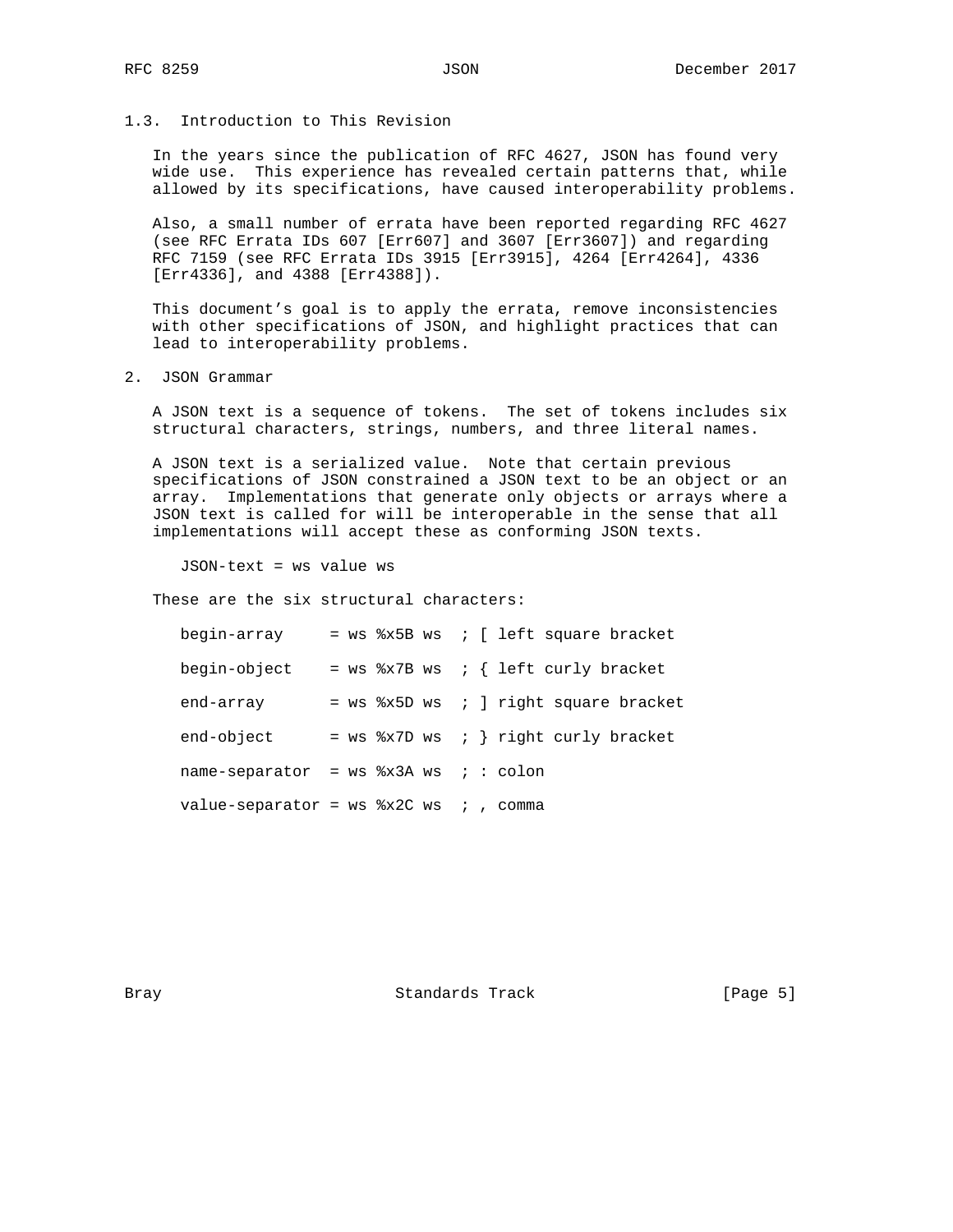Insignificant whitespace is allowed before or after any of the six structural characters.

 $ws = *$  (  $\frac{20}{2} \times 20$  /  $\frac{3}{2} \times 09$  /  $\frac{1}{2} \times 100$  /  $\frac{1}{2} \times 100$  /  $\frac{1}{2} \times 100$  /  $\frac{1}{2} \times 100$  /  $\frac{1}{2} \times 100$  /  $\frac{1}{2} \times 100$  /  $\frac{1}{2} \times 100$  /  $\frac{1}{2} \times 100$  /  $\frac{1}{2} \times 100$  /  $\frac{1}{2} \times 100$  /  $\frac{1}{$ ; Horizontal tab %x0A / ; Line feed or New line %x0D ) by carriage return

3. Values

 A JSON value MUST be an object, array, number, or string, or one of the following three literal names:

 false null true

 The literal names MUST be lowercase. No other literal names are allowed.

 value = false / null / true / object / array / number / string false =  $8x66.61.6c.73.65$  ; false  $null =$   $*x6e.75.6c.6c$  ;  $null$  $true =  $8x74.72.75.65$$  ; true

4. Objects

 An object structure is represented as a pair of curly brackets surrounding zero or more name/value pairs (or members). A name is a string. A single colon comes after each name, separating the name from the value. A single comma separates a value from a following name. The names within an object SHOULD be unique.

 object = begin-object [ member \*( value-separator member ) ] end-object

member = string name-separator value

 An object whose names are all unique is interoperable in the sense that all software implementations receiving that object will agree on the name-value mappings. When the names within an object are not unique, the behavior of software that receives such an object is unpredictable. Many implementations report the last name/value pair only. Other implementations report an error or fail to parse the

Bray **Bray** Standards Track [Page 6]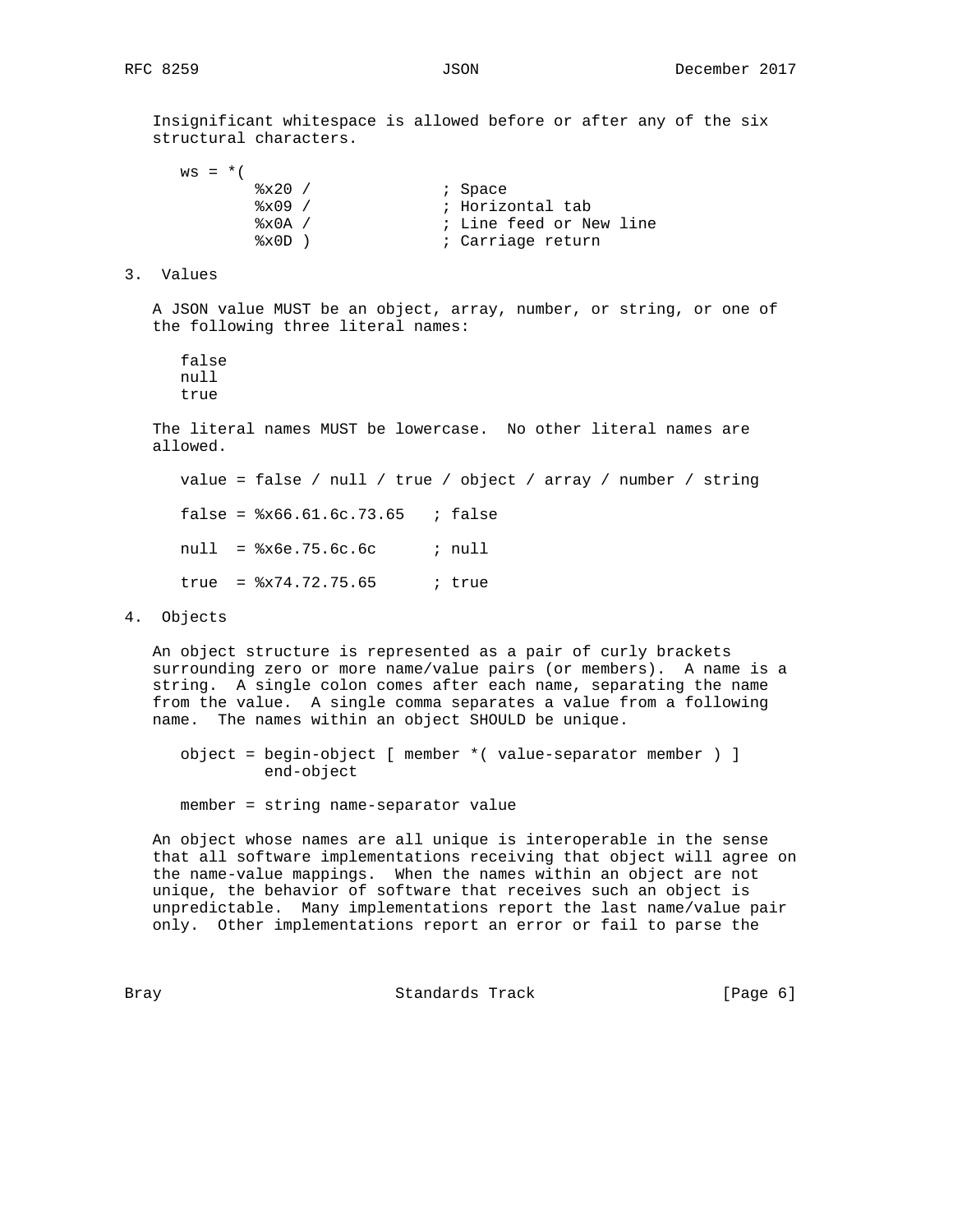object, and some implementations report all of the name/value pairs, including duplicates.

 JSON parsing libraries have been observed to differ as to whether or not they make the ordering of object members visible to calling software. Implementations whose behavior does not depend on member ordering will be interoperable in the sense that they will not be affected by these differences.

5. Arrays

 An array structure is represented as square brackets surrounding zero or more values (or elements). Elements are separated by commas.

array = begin-array [ value \*( value-separator value ) ] end-array

 There is no requirement that the values in an array be of the same type.

6. Numbers

 The representation of numbers is similar to that used in most programming languages. A number is represented in base 10 using decimal digits. It contains an integer component that may be prefixed with an optional minus sign, which may be followed by a fraction part and/or an exponent part. Leading zeros are not allowed.

A fraction part is a decimal point followed by one or more digits.

 An exponent part begins with the letter E in uppercase or lowercase, which may be followed by a plus or minus sign. The E and optional sign are followed by one or more digits.

 Numeric values that cannot be represented in the grammar below (such as Infinity and NaN) are not permitted.

 number = [ minus ] int [ frac ] [ exp ]  $decimal-point =  $*x2E$  ; .$ digit1-9 =  $8x31-39$  ; 1-9 e =  $8x65 / 8x45$  ; e E exp = e [ minus / plus ] 1\*DIGIT frac = decimal-point 1\*DIGIT

Bray **Standards Track** [Page 7]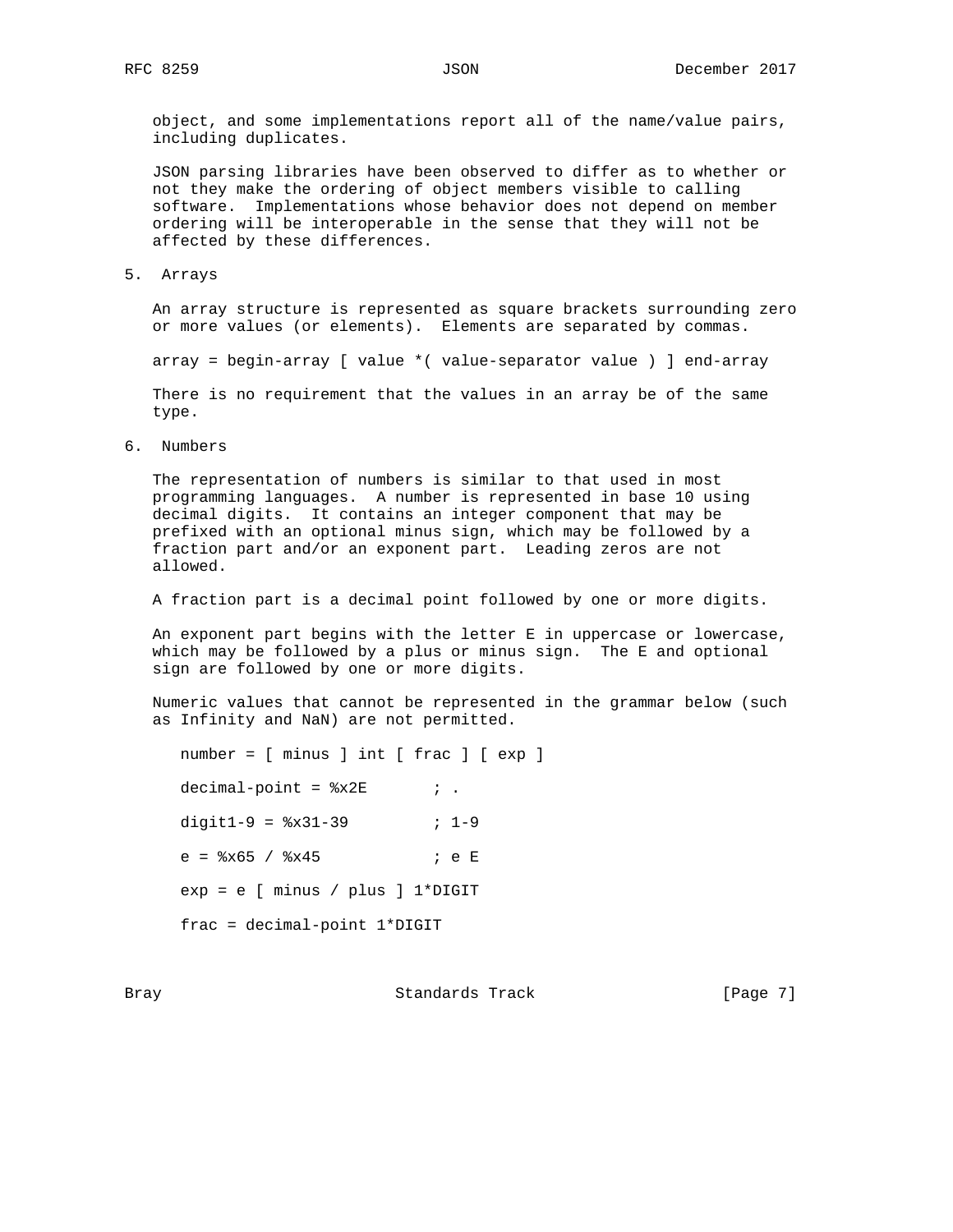int = zero / ( digit1-9 \*DIGIT )  $minus =  $8x2D$$  ; plus = %x2B ; + zero = %x30 ; 0

 This specification allows implementations to set limits on the range and precision of numbers accepted. Since software that implements IEEE 754 binary64 (double precision) numbers [IEEE754] is generally available and widely used, good interoperability can be achieved by implementations that expect no more precision or range than these provide, in the sense that implementations will approximate JSON numbers within the expected precision. A JSON number such as 1E400 or 3.141592653589793238462643383279 may indicate potential interoperability problems, since it suggests that the software that created it expects receiving software to have greater capabilities for numeric magnitude and precision than is widely available.

 Note that when such software is used, numbers that are integers and are in the range  $[-(2**53)+1, (2**53)-1]$  are interoperable in the sense that implementations will agree exactly on their numeric values.

7. Strings

 The representation of strings is similar to conventions used in the C family of programming languages. A string begins and ends with quotation marks. All Unicode characters may be placed within the quotation marks, except for the characters that MUST be escaped: quotation mark, reverse solidus, and the control characters (U+0000 through U+001F).

 Any character may be escaped. If the character is in the Basic Multilingual Plane (U+0000 through U+FFFF), then it may be represented as a six-character sequence: a reverse solidus, followed by the lowercase letter u, followed by four hexadecimal digits that encode the character's code point. The hexadecimal letters A through F can be uppercase or lowercase. So, for example, a string containing only a single reverse solidus character may be represented as "\u005C".

 Alternatively, there are two-character sequence escape representations of some popular characters. So, for example, a string containing only a single reverse solidus character may be represented more compactly as "\\".

Bray **Bray** Standards Track **Example 2** [Page 8]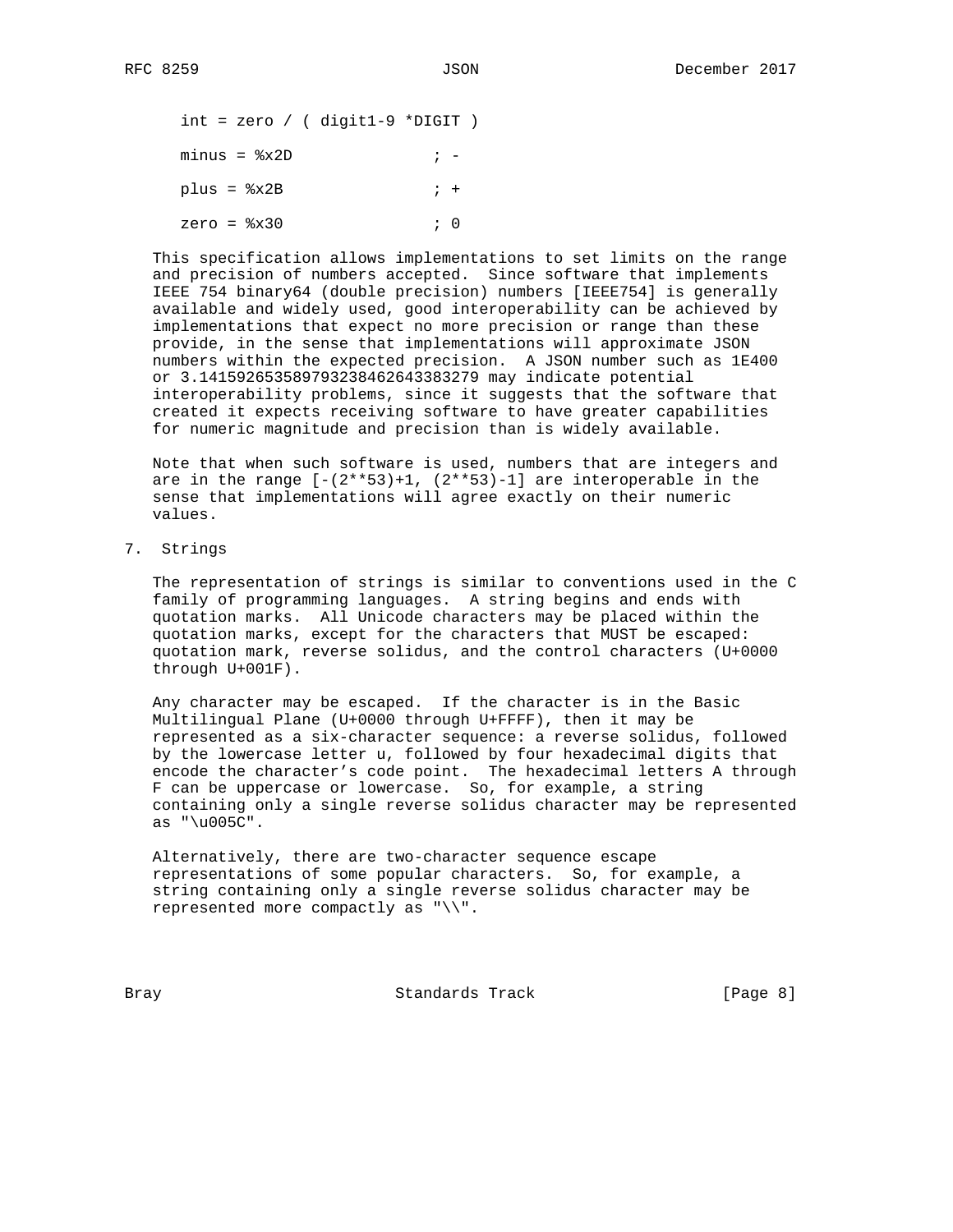To escape an extended character that is not in the Basic Multilingual Plane, the character is represented as a 12-character sequence, encoding the UTF-16 surrogate pair. So, for example, a string containing only the G clef character (U+1D11E) may be represented as  $"\uD834\uDDE".$ 

 string = quotation-mark \*char quotation-mark char = unescaped / escape ( %x22 /  $\cdot$  , " quotation mark U+0022  $-x \leq C \quad / \quad i \quad \text{reverse solids } U + 005C$  $\frac{1}{2}$   $\frac{1}{2}$   $\frac{1}{2}$   $\frac{1}{2}$   $\frac{1}{2}$   $\frac{1}{2}$   $\frac{1}{2}$   $\frac{1}{2}$   $\frac{1}{2}$   $\frac{1}{2}$   $\frac{1}{2}$   $\frac{1}{2}$   $\frac{1}{2}$   $\frac{1}{2}$   $\frac{1}{2}$   $\frac{1}{2}$   $\frac{1}{2}$   $\frac{1}{2}$   $\frac{1}{2}$   $\frac{1}{2}$   $\frac{1}{2}$   $\frac{1}{2}$  %x62 /  $\cdot$  b backspace U+0008 %x66 / ; f form feed U+000C %x6E / ; n line feed U+000A %x72 /  $\cdot$   $\cdot$  r carriage return U+000D  $-x^2 + 74$  /  $x^2 + 6009$  %x75 4HEXDIG ) ; uXXXX U+XXXX escape =  $8x5C$  ;  $\qquad$ quotation-mark =  $8x22$  ; " unescaped = %x20-21 / %x23-5B / %x5D-10FFFF 8. String and Character Issues

8.1. Character Encoding

 JSON text exchanged between systems that are not part of a closed ecosystem MUST be encoded using UTF-8 [RFC3629].

 Previous specifications of JSON have not required the use of UTF-8 when transmitting JSON text. However, the vast majority of JSON based software implementations have chosen to use the UTF-8 encoding, to the extent that it is the only encoding that achieves interoperability.

 Implementations MUST NOT add a byte order mark (U+FEFF) to the beginning of a networked-transmitted JSON text. In the interests of interoperability, implementations that parse JSON texts MAY ignore the presence of a byte order mark rather than treating it as an error.

Bray **Standards Track** [Page 9]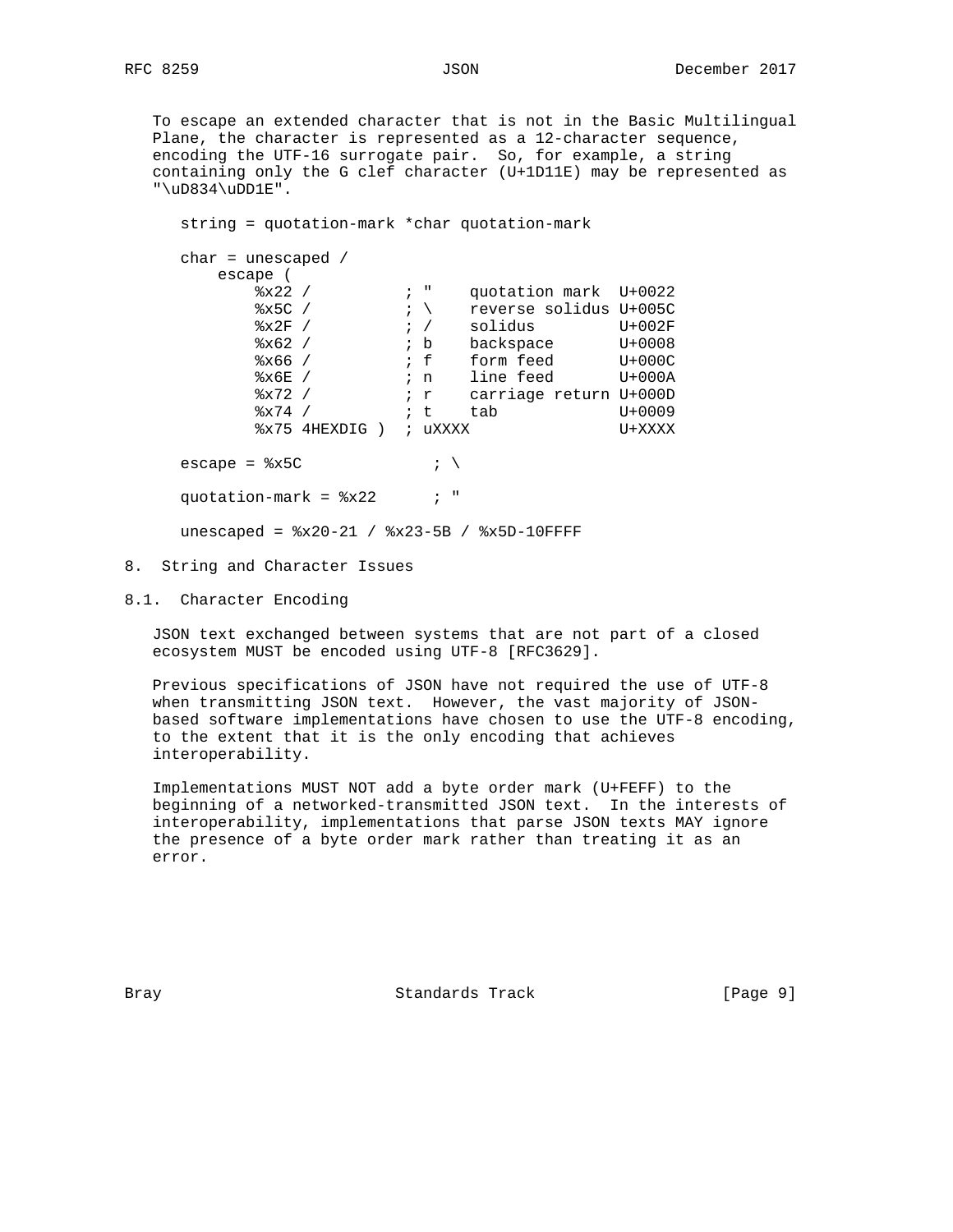# 8.2. Unicode Characters

 When all the strings represented in a JSON text are composed entirely of Unicode characters [UNICODE] (however escaped), then that JSON text is interoperable in the sense that all software implementations that parse it will agree on the contents of names and of string values in objects and arrays.

 However, the ABNF in this specification allows member names and string values to contain bit sequences that cannot encode Unicode characters; for example, "\uDEAD" (a single unpaired UTF-16 surrogate). Instances of this have been observed, for example, when a library truncates a UTF-16 string without checking whether the truncation split a surrogate pair. The behavior of software that receives JSON texts containing such values is unpredictable; for example, implementations might return different values for the length of a string value or even suffer fatal runtime exceptions.

### 8.3. String Comparison

 Software implementations are typically required to test names of object members for equality. Implementations that transform the textual representation into sequences of Unicode code units and then perform the comparison numerically, code unit by code unit, are interoperable in the sense that implementations will agree in all cases on equality or inequality of two strings. For example, implementations that compare strings with escaped characters unconverted may incorrectly find that "a\\b" and "a\u005Cb" are not equal.

#### 9. Parsers

 A JSON parser transforms a JSON text into another representation. A JSON parser MUST accept all texts that conform to the JSON grammar. A JSON parser MAY accept non-JSON forms or extensions.

 An implementation may set limits on the size of texts that it accepts. An implementation may set limits on the maximum depth of nesting. An implementation may set limits on the range and precision of numbers. An implementation may set limits on the length and character contents of strings.

### 10. Generators

 A JSON generator produces JSON text. The resulting text MUST strictly conform to the JSON grammar.

Bray **Standards Track** [Page 10]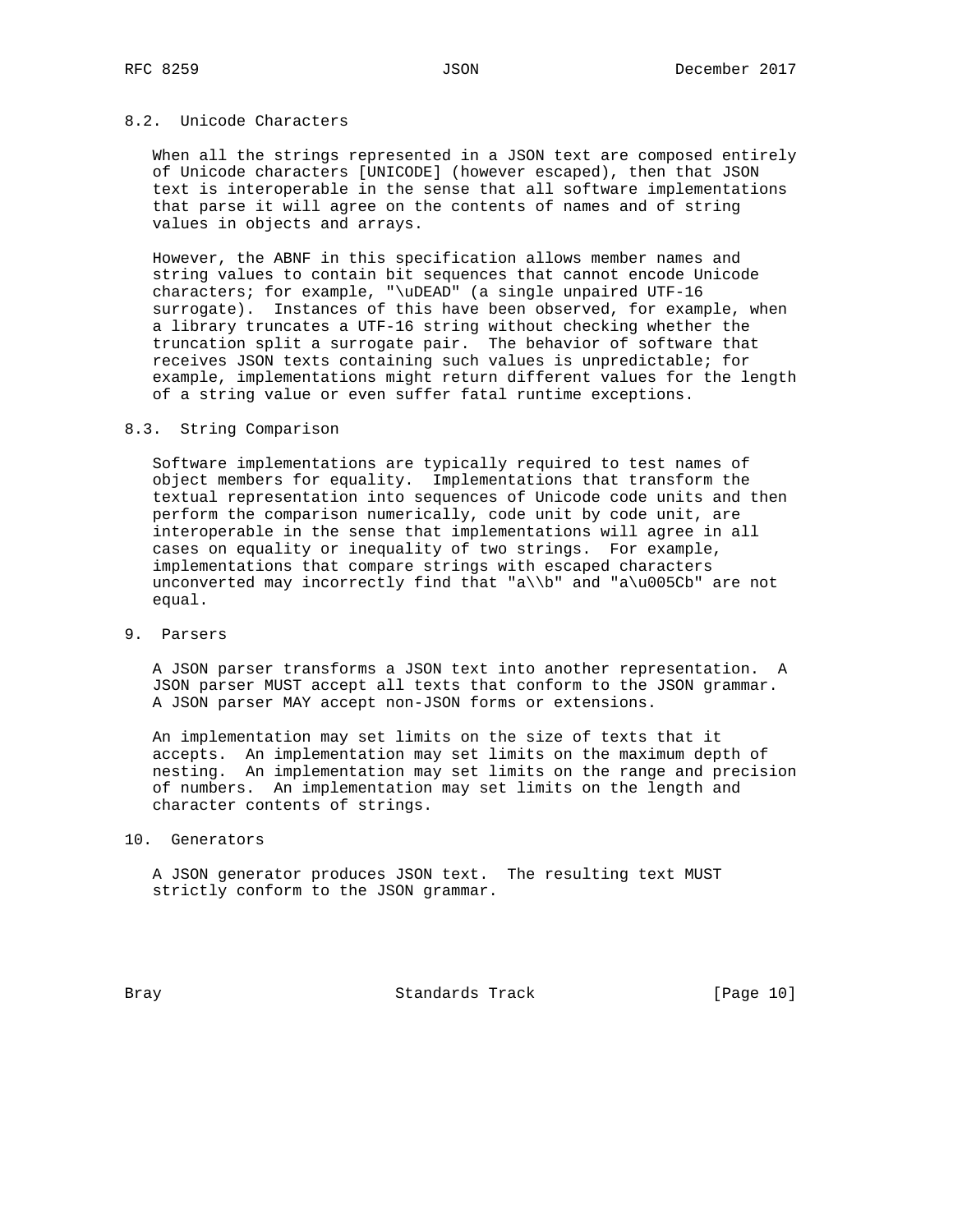11. IANA Considerations

The media type for JSON text is application/json.

Type name: application

Subtype name: json

Required parameters: n/a

Optional parameters: n/a

Encoding considerations: binary

Security considerations: See RFC 8259, Section 12

Interoperability considerations: Described in RFC 8259

Published specification: RFC 8259

 Applications that use this media type: JSON has been used to exchange data between applications written in all of these programming languages: ActionScript, C, C#, Clojure, ColdFusion, Common Lisp, E, Erlang, Go, Java, JavaScript, Lua, Objective CAML, Perl, PHP, Python, Rebol, Ruby, Scala, and Scheme.

 Additional information: Magic number(s): n/a File extension(s): .json Macintosh file type code(s): TEXT

 Person & email address to contact for further information: IESG <iesg@ietf.org>

Intended usage: COMMON

Restrictions on usage: none

 Author: Douglas Crockford <douglas@crockford.com>

 Change controller: IESG <iesg@ietf.org>

Bray **Standards Track** [Page 11]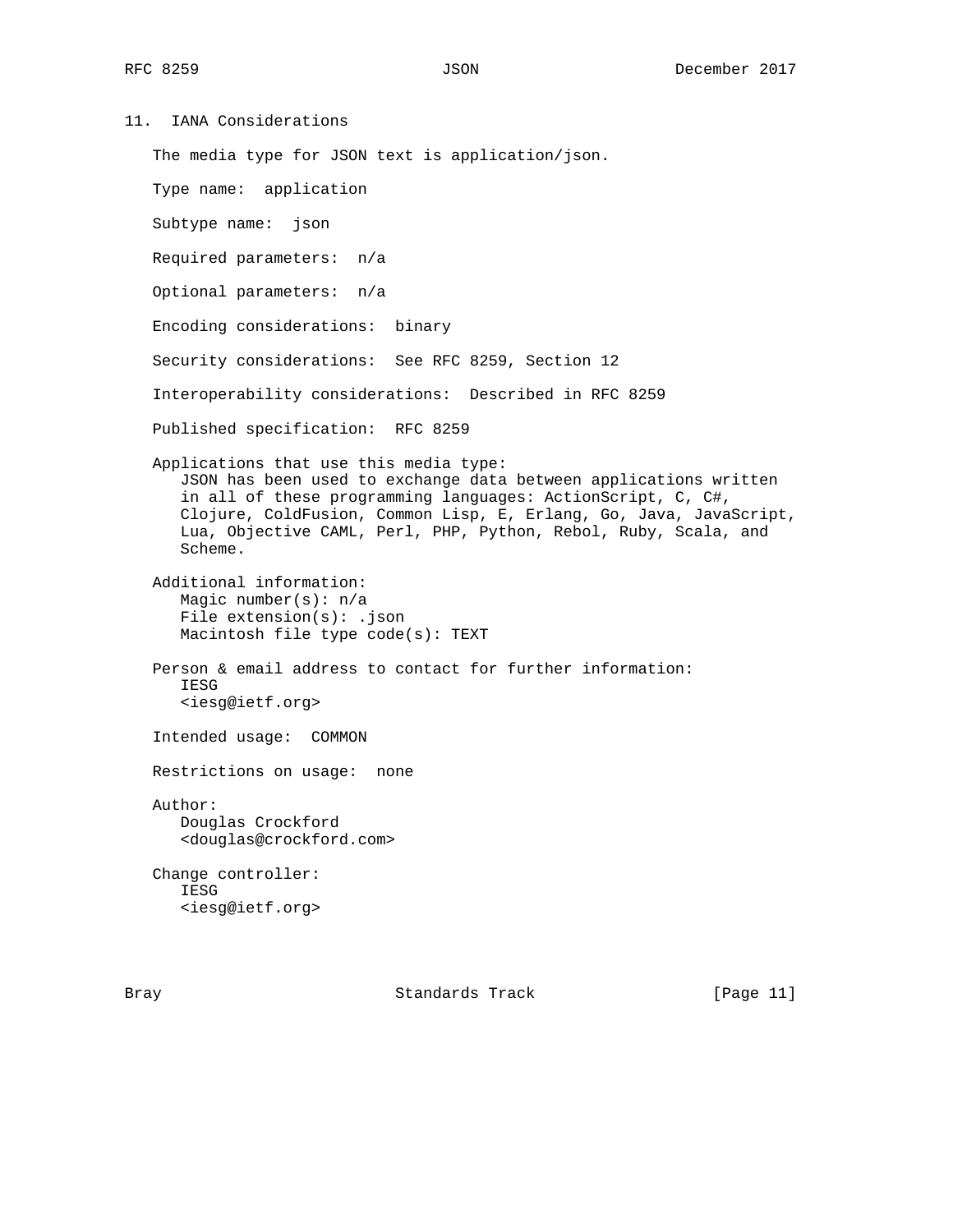Note: No "charset" parameter is defined for this registration. Adding one really has no effect on compliant recipients.

12. Security Considerations

 Generally, there are security issues with scripting languages. JSON is a subset of JavaScript but excludes assignment and invocation.

 Since JSON's syntax is borrowed from JavaScript, it is possible to use that language's "eval()" function to parse most JSON texts (but not all; certain characters such as U+2028 LINE SEPARATOR and U+2029 PARAGRAPH SEPARATOR are legal in JSON but not JavaScript). This generally constitutes an unacceptable security risk, since the text could contain executable code along with data declarations. The same consideration applies to the use of eval()-like functions in any other programming language in which JSON texts conform to that language's syntax.

```
13. Examples
```
This is a JSON object:

```
 {
   "Image": {
       "Width": 800,
       "Height": 600,
       "Title": "View from 15th Floor",
       "Thumbnail": {
           "Url": "http://www.example.com/image/481989943",
           "Height": 125,
           "Width": 100
       },
       "Animated" : false,
       "IDs": [116, 943, 234, 38793]
     }
 }
```
 Its Image member is an object whose Thumbnail member is an object and whose IDs member is an array of numbers.

Bray **Standards Track** [Page 12]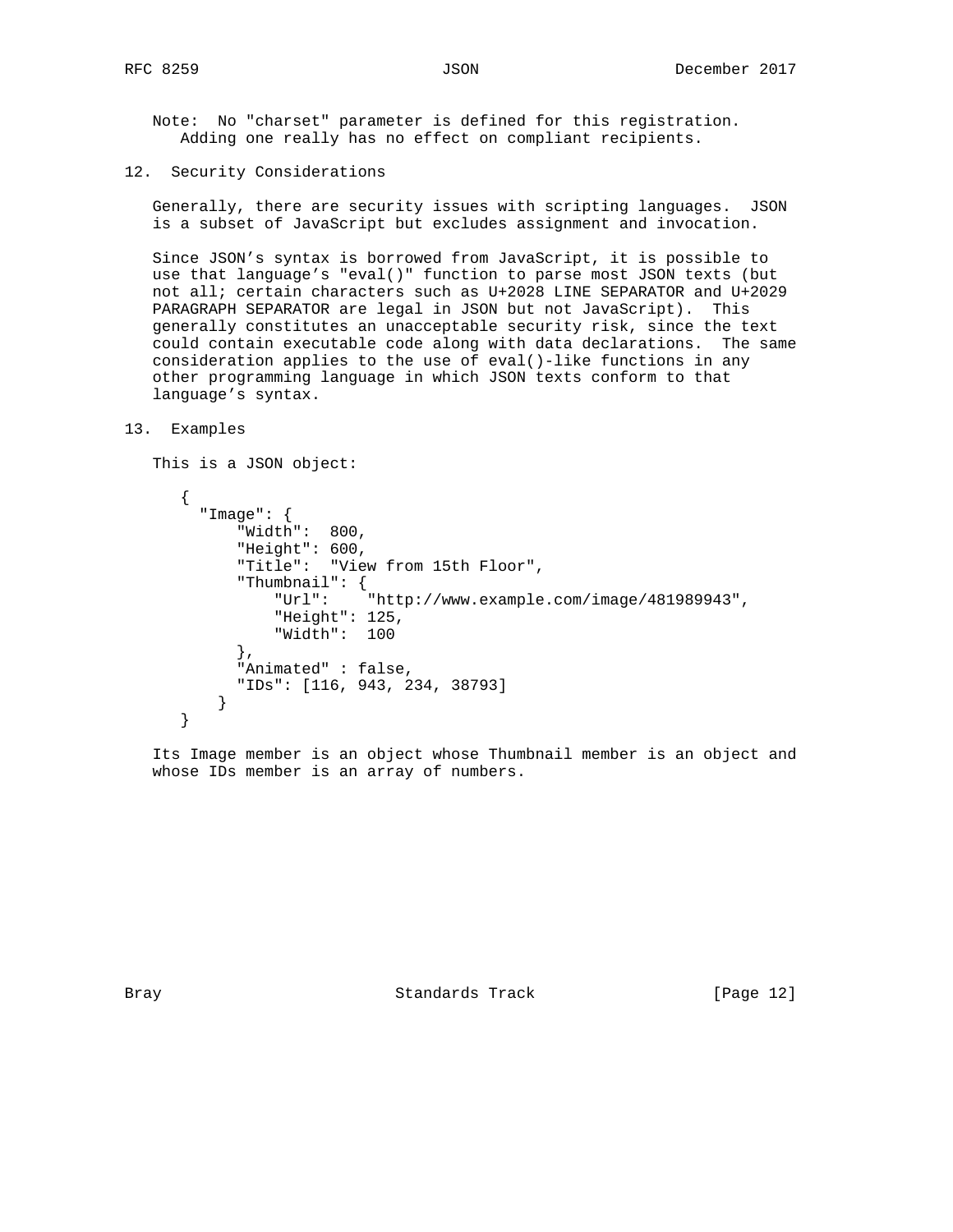```
 This is a JSON array containing two objects:
     \lceil {
 "precision": "zip",
 "Latitude": 37.7668,
          "Longitude": -122.3959,
 "Address": "",
 "City": "SAN FRANCISCO",
 "State": "CA",
 "Zip": "94107",
          "Country": "US"
 },
\left\{ \begin{array}{c} \end{array} \right. "precision": "zip",
          "Latitude": 37.371991,
          "Longitude": -122.026020,
 "Address": "",
 "City": "SUNNYVALE",
 "State": "CA",
 "Zip": "94085",
          "Country": "US"
       }
      ]
   Here are three small JSON texts containing only values:
   "Hello world!"
   42
   true
```
Bray Standards Track [Page 13]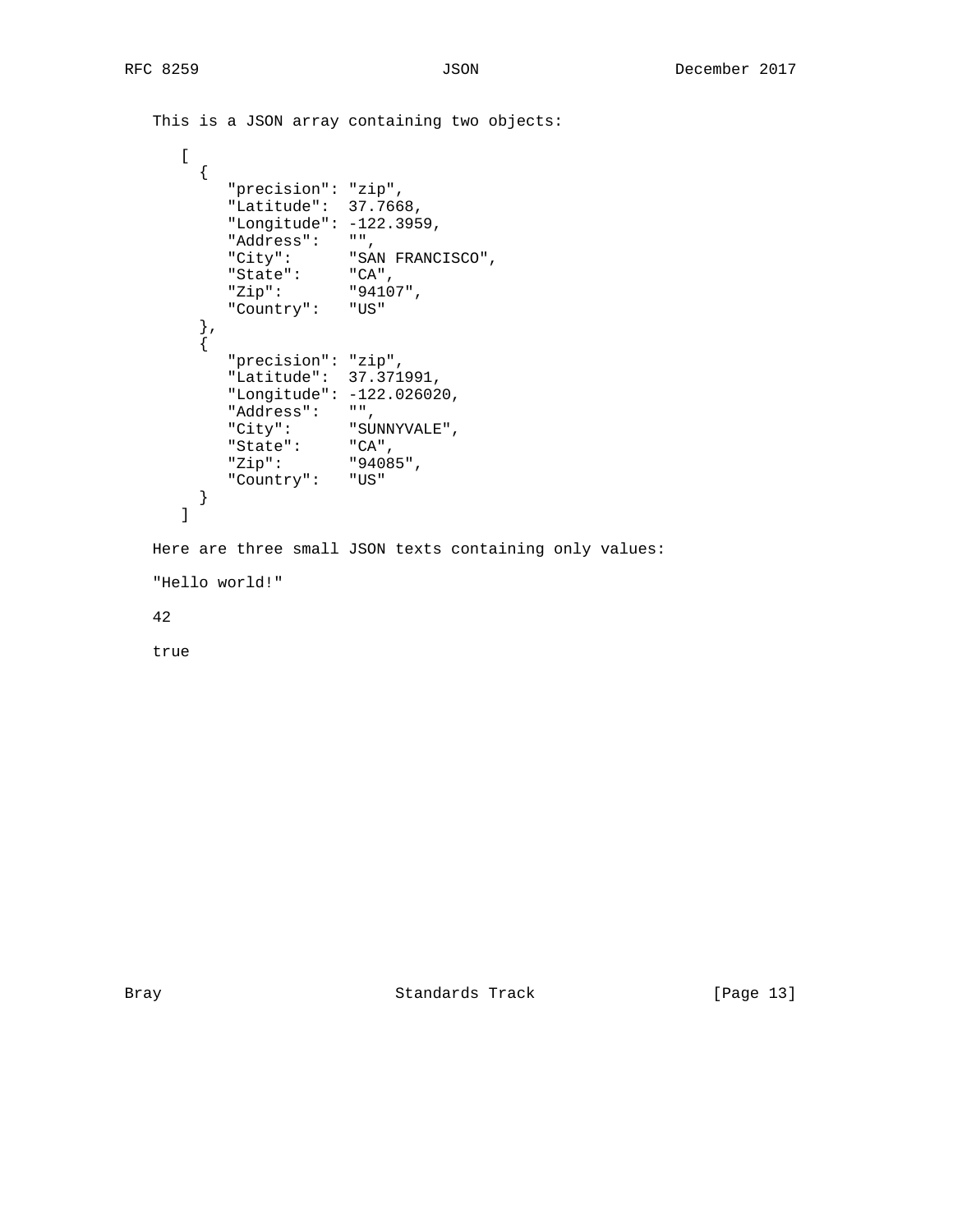# 14. References

- 14.1. Normative References
	- [ECMA-404] Ecma International, "The JSON Data Interchange Format", Standard ECMA-404, <http://www.ecma-international.org/publications/ standards/Ecma-404.htm>.
	- [IEEE754] IEEE, "IEEE Standard for Floating-Point Arithmetic", IEEE 754.
	- [RFC2119] Bradner, S., "Key words for use in RFCs to Indicate Requirement Levels", BCP 14, RFC 2119, DOI 10.17487/RFC2119, March 1997, <https://www.rfc-editor.org/info/rfc2119>.
	- [RFC3629] Yergeau, F., "UTF-8, a transformation format of ISO 10646", STD 63, RFC 3629, DOI 10.17487/RFC3629, November 2003, <https://www.rfc-editor.org/info/rfc3629>.
	- [RFC5234] Crocker, D., Ed. and P. Overell, "Augmented BNF for Syntax Specifications: ABNF", STD 68, RFC 5234, DOI 10.17487/RFC5234, January 2008, <https://www.rfc-editor.org/info/rfc5234>.
	- [RFC8174] Leiba, B., "Ambiguity of Uppercase vs Lowercase in RFC 2119 Key Words", BCP 14, RFC 8174, DOI 10.17487/RFC8174, May 2017, <https://www.rfc-editor.org/info/rfc8174>.
	- [UNICODE] The Unicode Consortium, "The Unicode Standard", <http://www.unicode.org/versions/latest/>.
- 14.2. Informative References
	- [ECMA-262] Ecma International, "ECMAScript Language Specification", Standard ECMA-262, Third Edition, December 1999, <http://www.ecma-international.org/publications/files/ ECMA-ST-ARCH/ ECMA-262,%203rd%20edition,%20December%201999.pdf>.
	- [Err3607] RFC Errata, Erratum ID 3607, RFC 4627, <https://www.rfc-editor.org/errata/eid3607>.
	- [Err3915] RFC Errata, Erratum ID 3915, RFC 7159, <https://www.rfc-editor.org/errata/eid3915>.

Bray **Standards Track** [Page 14]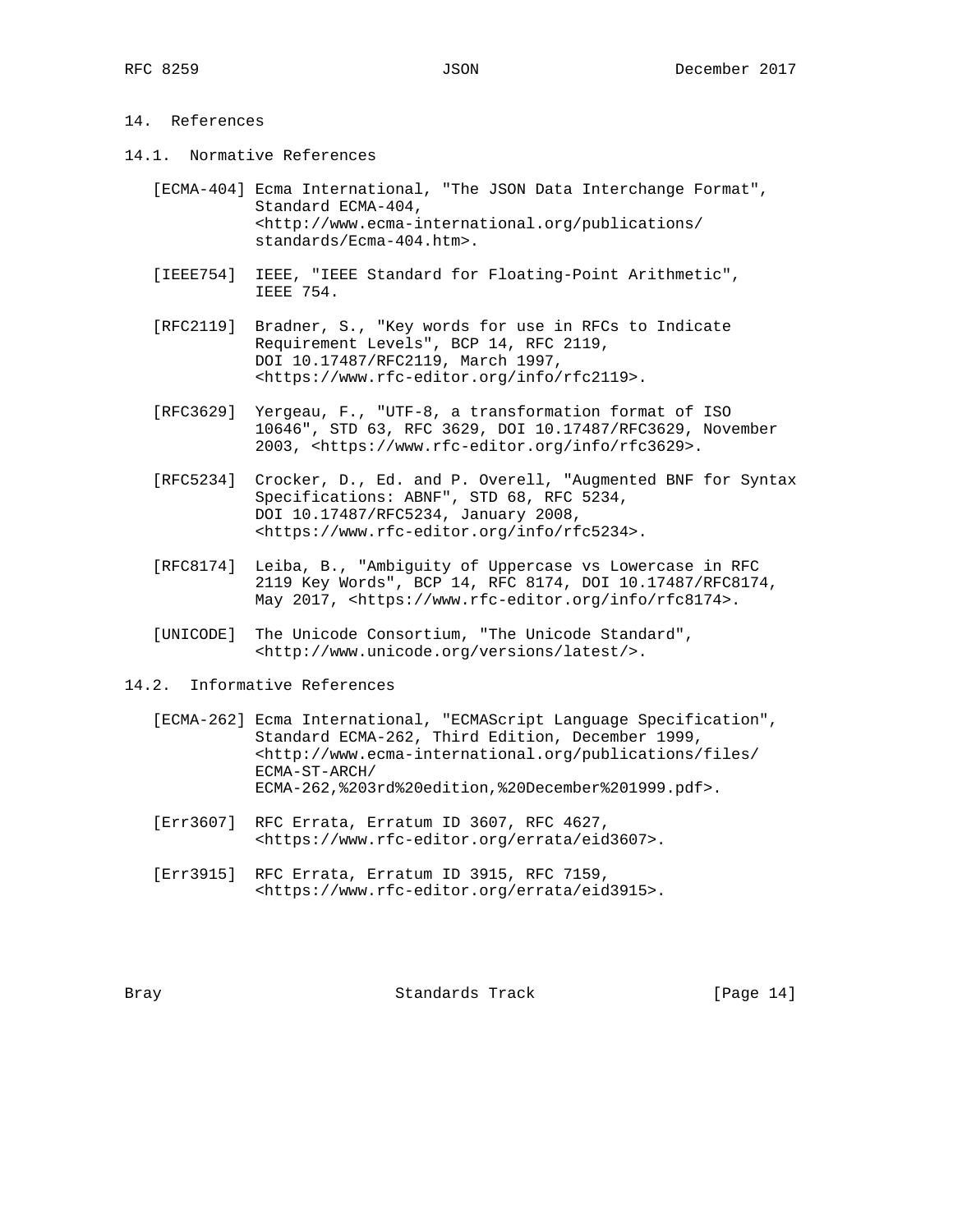- [Err4264] RFC Errata, Erratum ID 4264, RFC 7159, <https://www.rfc-editor.org/errata/eid4264>.
- [Err4336] RFC Errata, Erratum ID 4336, RFC 7159, <https://www.rfc-editor.org/errata/eid4336>.
- [Err4388] RFC Errata, Erratum ID 4388, RFC 7159, <https://www.rfc-editor.org/errata/eid4388>.
- [Err607] RFC Errata, Erratum ID 607, RFC 4627, <https://www.rfc-editor.org/errata/eid607>.
- [RFC4627] Crockford, D., "The application/json Media Type for JavaScript Object Notation (JSON)", RFC 4627, DOI 10.17487/RFC4627, July 2006, <https://www.rfc-editor.org/info/rfc4627>.
- [RFC7159] Bray, T., Ed., "The JavaScript Object Notation (JSON) Data Interchange Format", RFC 7159, DOI 10.17487/RFC7159, March 2014, <https://www.rfc-editor.org/info/rfc7159>.

Bray Standards Track [Page 15]